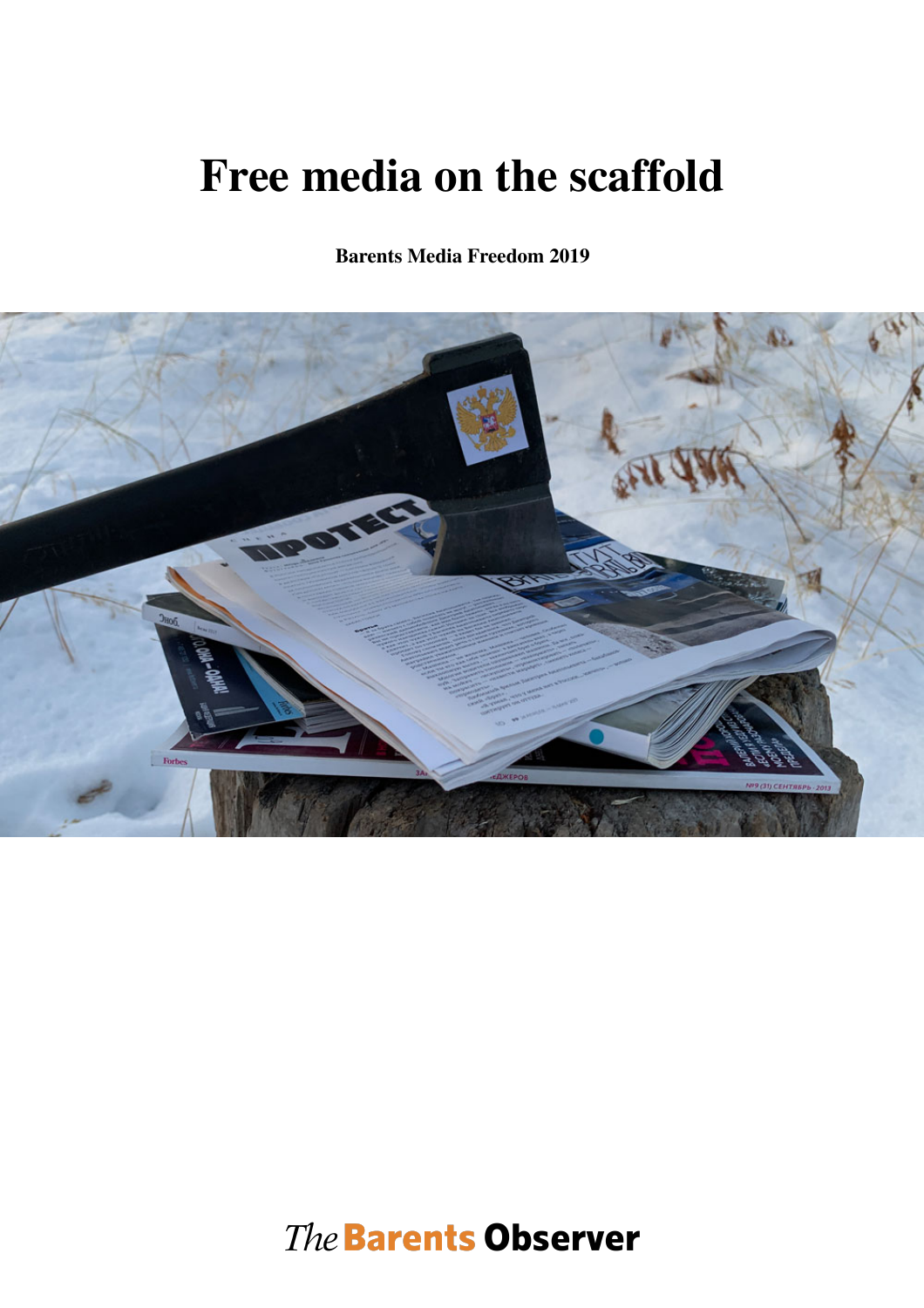The Barents Observer is a journalist-owned online newspaper that covers the Barents region and the Arctic with daily news reports about regional developments, including climate change and environment, energy and industry, civil society, politics, national security and indigenous peoples. The newspaper's core values are freedom of speech and support for democracy. It publishes in English, Russian and Chinese, and operates in line with the Norwegian Code of Ethics of the Press as well as the principles on the Rights and Duties of the Editor.

The Barents Observer takes the pulse on regional mass media and in 2017 published the report "*Journalism in the Borderland. Barents Media Freedom 2017*". In 2016, it published the report "*Barents Observer - Prosessen*" (in Norwegian), the story about how Norwegian regional politicians tried to halt the editorial freedom of the only Norwegian online newspaper published in Russian.

[www.thebarentsobserver.com](http://www.thebarentsobserver.com)

newstips@thebarentsobserver.com @BarentsNews



Published with support from Fritt Ord

Authored by Atle Staalesen Frontpage photo by Atle Staalesen

Atle Staalesen is journalist and Publisher of the Independent Barents Observer. In 2002, he founded the newspaper and was editor until 2009. He took part in its reestablishment as an independent and non-profit stock company in 2015 and is today one of two owners. Atle has a degree in Russian studies from the University of Oslo and studied journalism at the Moscow State University.

Kirkenes, 2019 The Independent Barents Observer

[atle@thebarentsobserver.com](mailto:atle@thebarentsobserver.com) @atlestaalesen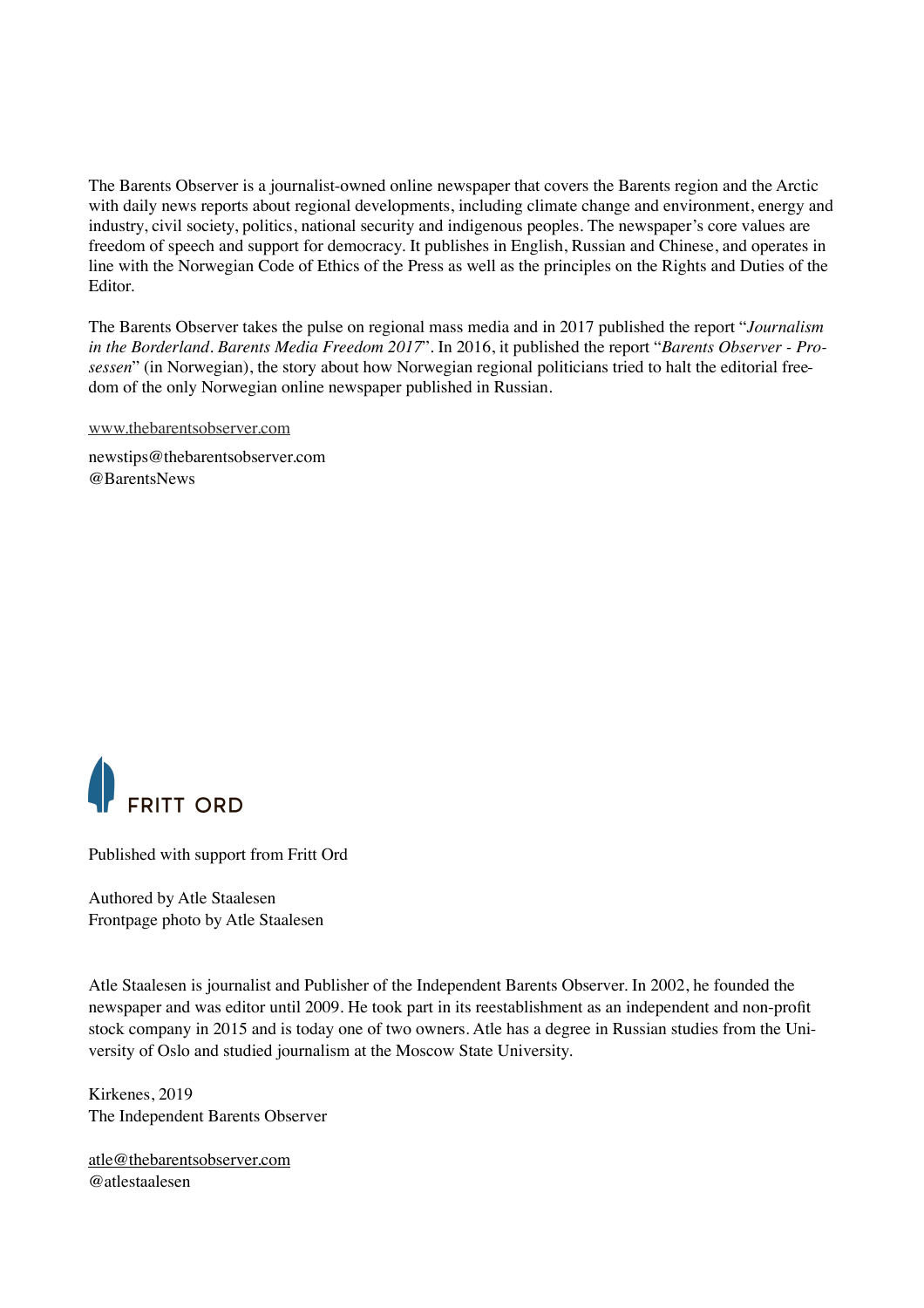# *Preface.* **Journalism in region of change**

Wide stretches of land along Arctic coasts, sparse populations in the remotest parts of the continent. The Barents region and the Arctic are among the most quiet edges of the world. But behind the beauty and innocence of the landscapes is an area of troubling change.

This is a «Territory of Dialogue», the Russian Government highlights in its bi-annual Arctic conferences attended by President Putin and the top brass of the country's political and economic elite. But the actual situation shows that the Arctic is today not a region with smooth and easy talking between nations. There is less dialogue across the borders.

Divides in the fundamental construction of societies are growing. Russian state-building is increasingly at odds with the value systems of European neighbors. Proponents of human rights, freedom of speech and press freedom are under pressure and advanced state-sponsored disinformation efforts are seeping into the consciousness of people not only in Russia, but also across the borders to neighboring Scandinavia.

The Barents Observer is itself an example of repressive policies supported by Russian authorities. As we show in this report, the actions aimed against the small newspaper based in Kirkenes, Norway, is illustrative for current developments in Russia and cross-border relations in the Barents region.

It is a time of growing pressure against free and independent media. It has come to the North, and regional journalists are increasingly feeling the chill.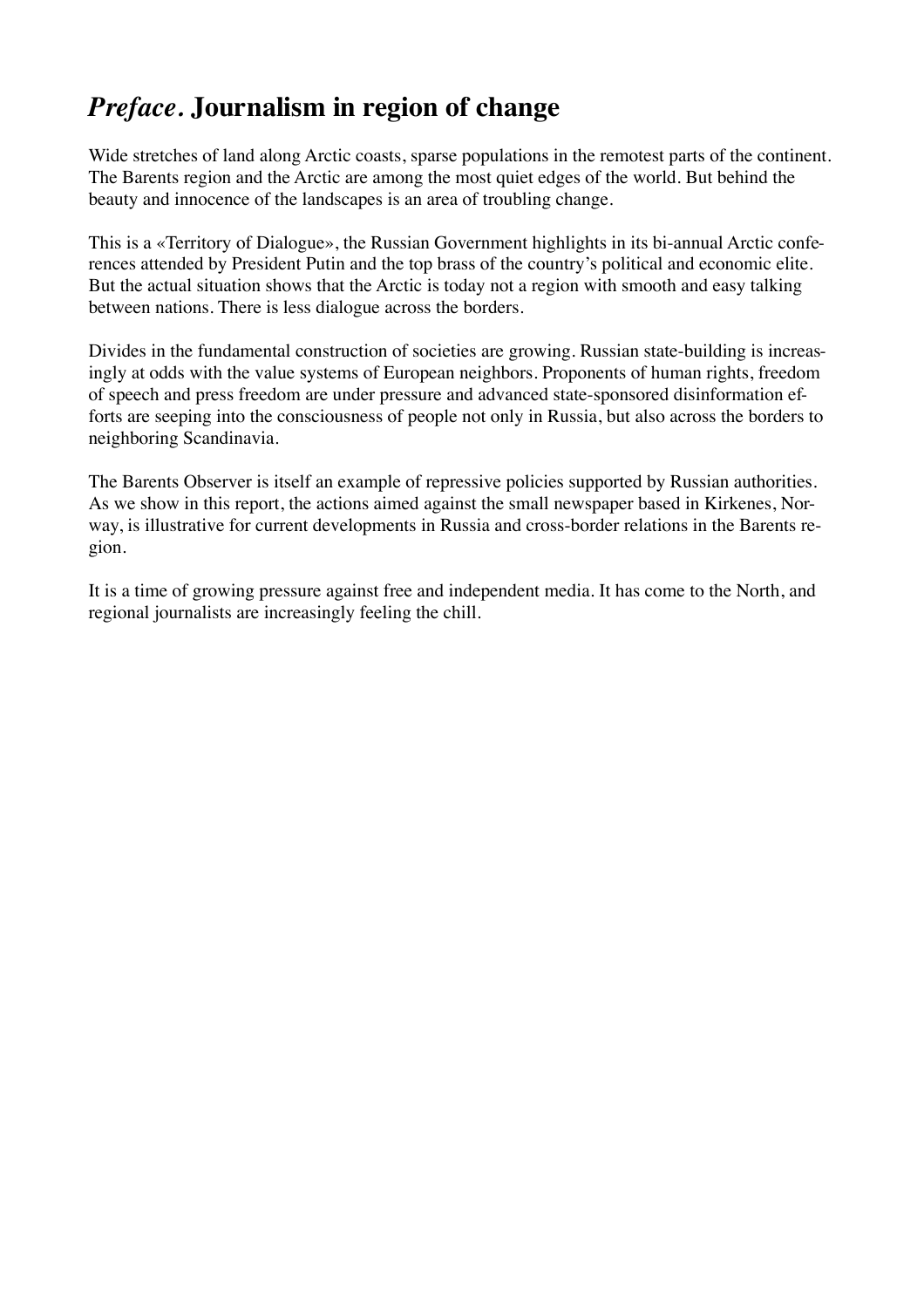## **Time for execution**

«We have to limit the freedom of speech in Russia,» says Dmitry Kiselyov as he distinctively articulates in front of the cameras in his weekly TV show on state channel Rossiya1.[1](#page-3-0)

It is Sunday evening in October, and the prime target in this week's program is Aleksey Krasovsky, the film director that has made headlines with his comedy about life in Leningrad during the second world war. The film «Prazdnik» (The Party) tells the story about a wealthy family celebrating New Year's eve in 1942 with plenty of foods and drinks in the midst of a city with a starving and dying population.

It touches on Russia's dramatic 20th century war history and the 900 day long siege of the country's second biggest city. It is definitely not a topic for a comedy, Kiselyov makes clear and spends almost 20 minutes of the program on his attack on the film maker.

However, Kiselyov's message this evening goes far beyond Aleksey Krasovsky. According to the TV host, who is also General Director of the powerful state media company Rossiya Segodnya, the Krasovsky film illustrates the need to narrow down the freedom of speech and freedom of expression in Russia.

We are not talking about censorship, but about restrictions, Kiselyov explains. And it should not be arranged administratively, but rather as a cultural process based on a set of «internal moral bans.»

After all, Kiselyov argues, there is today too much freedom of speech in Russia. «Actually, here in Russia, we truly have a wider scope of freedom of speech than in any other country in the world.»

As the program draws towards an end, he cryptically wraps up his message with the words of Dostoyevsky. «Endlessness above and endlessness below. […] The Russian mind is so wide-reaching. I would narrow it down.»

«Agree with me,» Kiselyov self-confidently says to his viewers, «this still applies today.»

#### <span id="page-3-1"></span>**«Renounce your freedom»**

The film by Aleksey Krasovsky is far from the only film in today's Russia that has come under attack by the authorities and state media. A government blacklist includes a number of movies, several of them banned because of their lack of coherence with ruling state interpretation of history or contradictions with the the country's system of so-called «traditional values».

The freedom of the filmmakers, as well as other representatives of culture, arts and the media must be «narrowed down», Kiselyov argues. And he does not hesitate to use his prime time TV show as a scaffold for verbal lynching of opponents.

The quotes by Dostoyevsky used in the Sunday evening show on Rossiya Segodnya are taken from the book about the Karamazov Brothers. And Kiselyov, by using them, appears to take the role as the Grand Inquisitor from that same book.

In Dostoyevsky's story, the Grand Inquisitor challenges Christ who has return to the world, to 16th century Spain. The old inquisitor has over the years put hundreds of wrong believers and «heretics» — the dissidents of that time on fire on the central square of Sevilla, and now detains Christ and confronts him with a long speech about the Church and its battle against people's «rebellious» strive for freedom of conscious.

For the inquisitor, Christ's message of about human dignity, equality and free will are key threats to the church and its power over the people.

<span id="page-3-0"></span>[<sup>1</sup>](#page-3-1) https://www.vesti.ru/doc.html?id=3074178#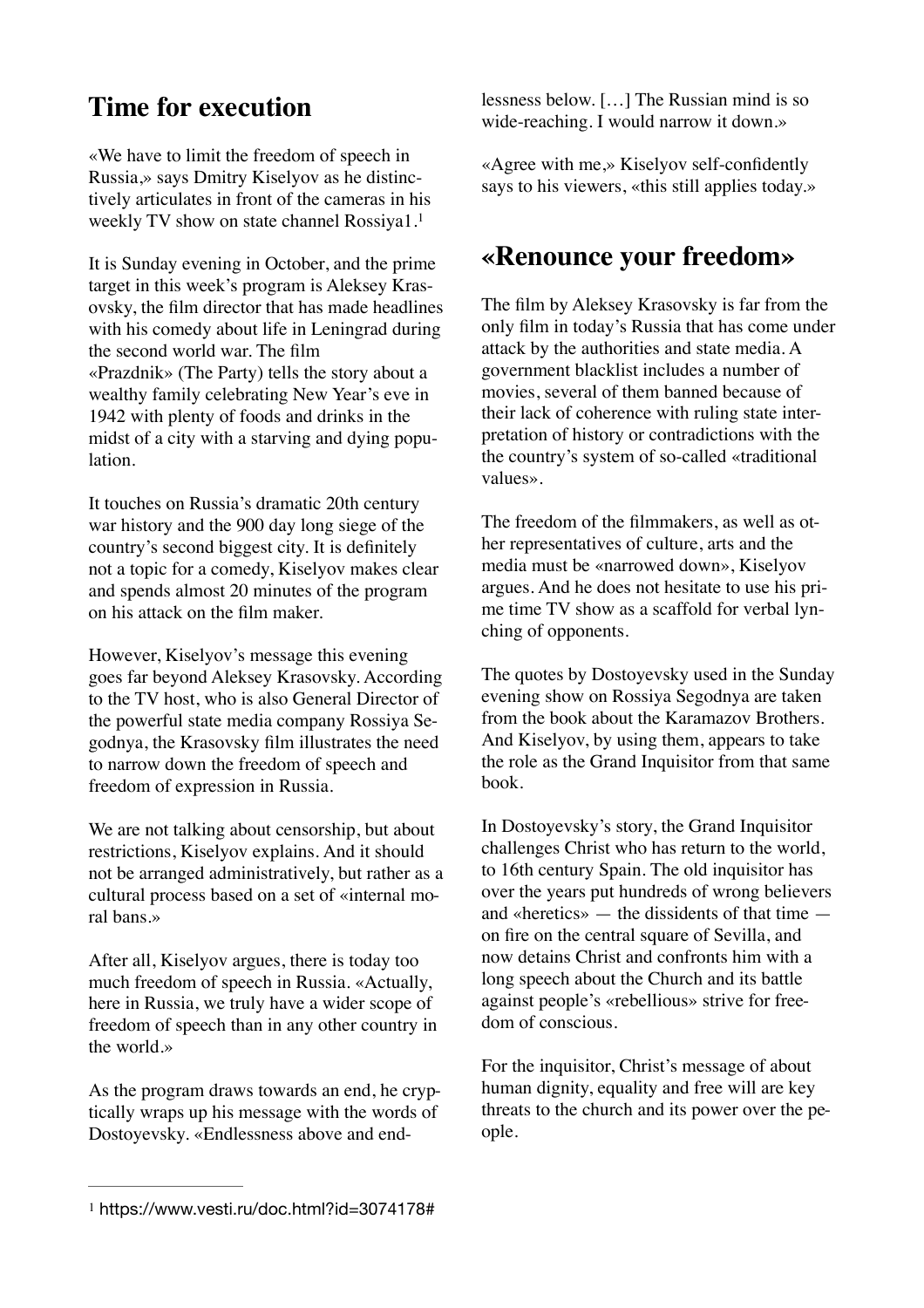«With us, all will be happy and will no more rebel nor destroy one another as under Your freedom. Oh, we shall persuade them that they will only become free when they renounce their freedom to us and submit to us.»

Of course, most people will dispute the description of Dmitry Kiselyov as a 'grand inquisitor' of today's Russia. But, still - surely - Kiselyov will hardly himself dispute his mission of trying to lambast the world views of Russian opposition groups and foreign liberals.

## **Bolstering state media**

Since he was appointed to the post as general director of Rossiya Segodniya in late 2013 Dmitry Kiselyov has repeatedly attacked alternative views and liberal opponents with rude force. Among the groups that has felt his displeasure are gays, who he suggests should be banned from donating blood, sperm and organs because they are «unsuitable for continuation of life», and also the liberal-minded and independent media houses Novaya Gazeta and Echo Moscow[.2](#page-4-0)

<span id="page-4-2"></span>Pressure is growing on representatives of Russian contemporary culture, and state media with Dmitry Kiselyov in the forefront is leading the attacks. A variety of representatives of contemporary Russian culture has felt the wrath of the TV host.

Following the arrest and subsequent house arrest of theatre director Kirill Serebrennikov in 2017, TV host Kiselyov made clear that the performances of Serebrennikov «offers nothing but forgery, substitution and vulgarity.» According to Kiselyov, the experimental theatre shows of Serebrennnikov do not really include anything new and experimental, but rather represents «another system of values»[.3](#page-4-1)

Media house Rossiya Segodniya was established as part the Kremlin's bid to beef up the

role of its state media, and the main mission of the new company was to propagate information about Russian state policy to audiences abroad. News agency RIA Novosti, and later also new multi-language service Sputnik, were incorporated.

Billions of government rubles poured into the company, and Kiselyov became one the key mouthpieces of Vladimir Putin and his regime.

The powerful Russian media leader is a man of big knowledge about the Nordic countries.

He graduated at the Leningrad State University with a degree in Scandinavian languages in the late 1970s and subsequently gained his first media experiences in the Norwegian-language department of state Soviet broadcaster Gosteleradio (State Television and Radio) from where the young Kiselyov weekly propagated Soviet messages to listeners in Norway. He also shortly worked as correspondent in Oslo.

By 2014 he had come in charge of the most powerful media organisation in the country since that very Rosteleradio.

## **Narrowing the rights**

The «narrowing down» of civil liberties, as proposed by Kiselyov, has been going on gradually in Russia for the past two decades, and the state media companies are today at the forefront of developments. In well orchestrated moves, the Kremlin works with legislators and state media to streamline developments

In their focus are not only film makers, but also artists, journalists, and the population as such.

<span id="page-4-3"></span>Several federal laws have prepared the ground for more censorship and surveillance. A growing number of undesired internet sites and regime-critical contents are branded as «extre-

<span id="page-4-0"></span>[<sup>2</sup>](#page-4-2) [https://youtu.be/97Ev\\_\\_DWNBg](https://youtu.be/97Ev__DWNBg)

<span id="page-4-1"></span>[<sup>3</sup>](#page-4-3) <https://youtu.be/a43rBFpRfgI>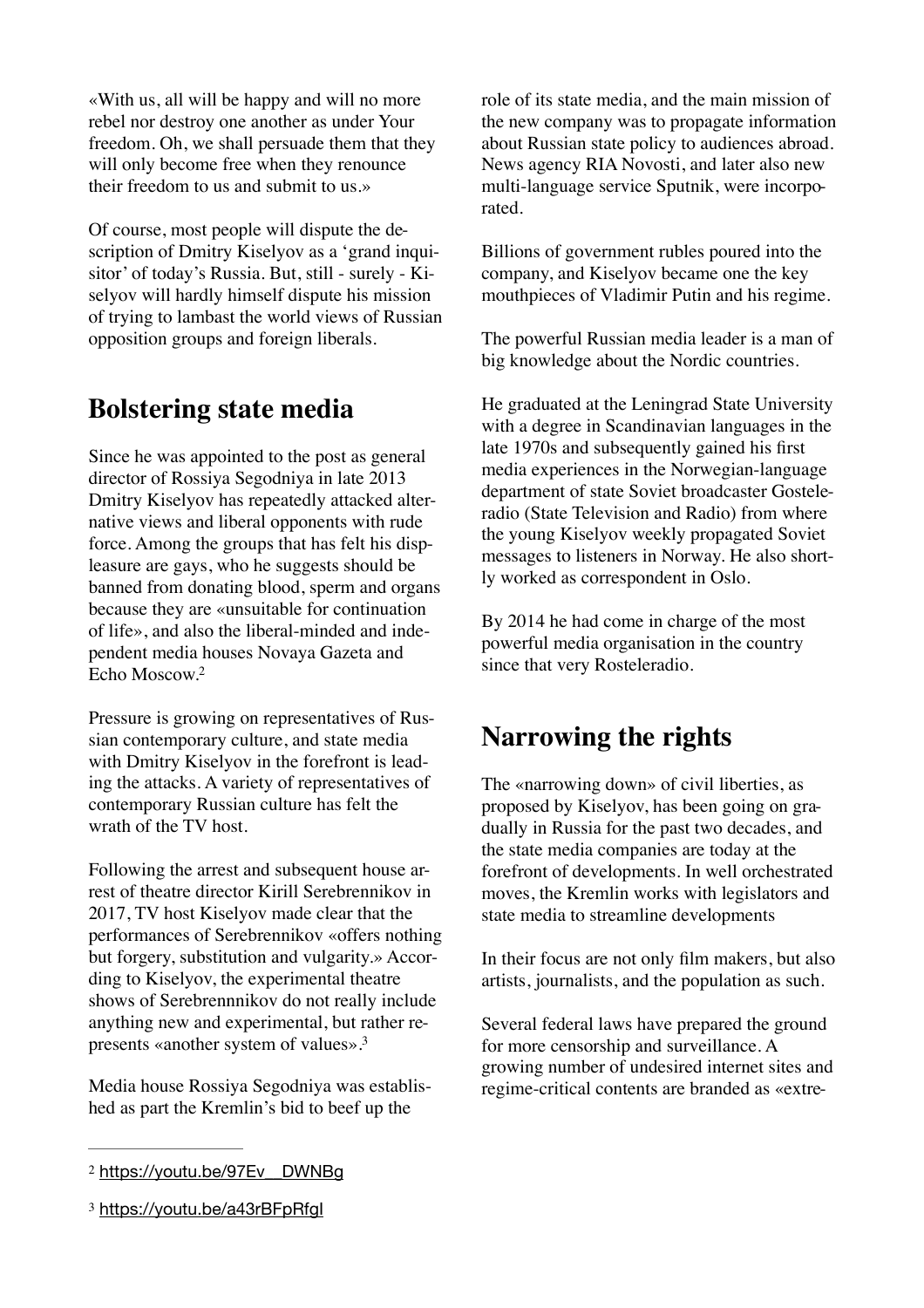mist» and unlawful and have been blocked and made unavailable to Russian audiences.

A spearhead in the development is the Federal Service for Supervision of Communications, Information Technology and Mass Media (Roskomnadzor), a unit under the Ministry of Telecom and Mass Communication, that is now cracking down on both domestic and foreign media. Both in the big cities and in the regions, Roskomnadzor officials take aim at the few remaining independent news companies and overwhelm them with fines and law suits.

In Murmansk, one of the latest targets of the local Roskomnadzor office is Dmitry Vysotksy, the chief editor of SeverPost. Vysotksy is confident that local Roskomnadzor officials are determined to close down his news agency after he in September 2018 got as many as seven warnings from the government body. Another two warnings followed in the first two weeks of October.

As noted by Vysotsky, it is the private and independent newspapers and agencies that are fined by Roskomnadzor, not the ones owned by regional authorities.

«What is now happening in the region with the independent press will clearly become a black spot in the history of Murmansk journalism,» Vysotsky writes. According to the editor, Murmansk has until now been a leading star in regional liberties, but is now haunted by a drive against alternative thinking[.4](#page-5-0)

It is increasingly resembling North Korea, Vysotsky argues. «Over all these years, people have liked us and disliked us, but repress us only for our opinions - that is totalitarianism and dictatorship of opinion.»

Vysotsky believes the situation is leading to fear and self-censorship among journalists. «What frightens me more than anything is the silent consent with the this lawlessness among local journalists and even the Murmansk unit of the Union of Russian Journalists,» he says. «The ombudsmen, members of parliament, civil society - everyone is frightened or to such a level controlled that they even are afraid to express their opinions.»

The increasingly repressive situation for the media was the reason why Yulia Latynina and several other prominent journalists in 2017 decided to leave Russia. Latynina works for the Novaya Gazeta and is considered among the most experienced and outspoken journalists in the country. The renown reporter has covered numerous crisis and herself been exposed to critical situations. But today, things are different, she argues.

«Now, the situation has changed drastically. A tidal wave of violence has been unleashed, with the attacks around the film «Mathilda» being just one example,» she told newspaper the Moscow Times.

According to Latynina, «it's not that Putin or the Kremlin are directly instigating these kinds of attacks. They are winking at those who want to organize them. They're empowering "local talent," and those people are given a free pass. Some of them are crazy.»

<span id="page-5-3"></span>«What's left is violence. When a regime starts failing, it will resort to violence for the simple reason that it is the only effective means of staying in power.[»5](#page-5-1)

## <span id="page-5-2"></span>**Fining media companies, blocking sites**

Among the media companies that regularly has felt the repressive force of Roskomnadzor is independent regional news journal 7x7-journal. The company has over the last years repeatedly been fined by Roskomnadzor for reported irre-

<span id="page-5-0"></span>[<sup>4</sup>](#page-5-2) http://severpost.ru/read/70922/

<span id="page-5-1"></span>[<sup>5</sup>](#page-5-3) <https://themoscowtimes.com/articles/why-I-fled-russia-yulia-latynina-59010>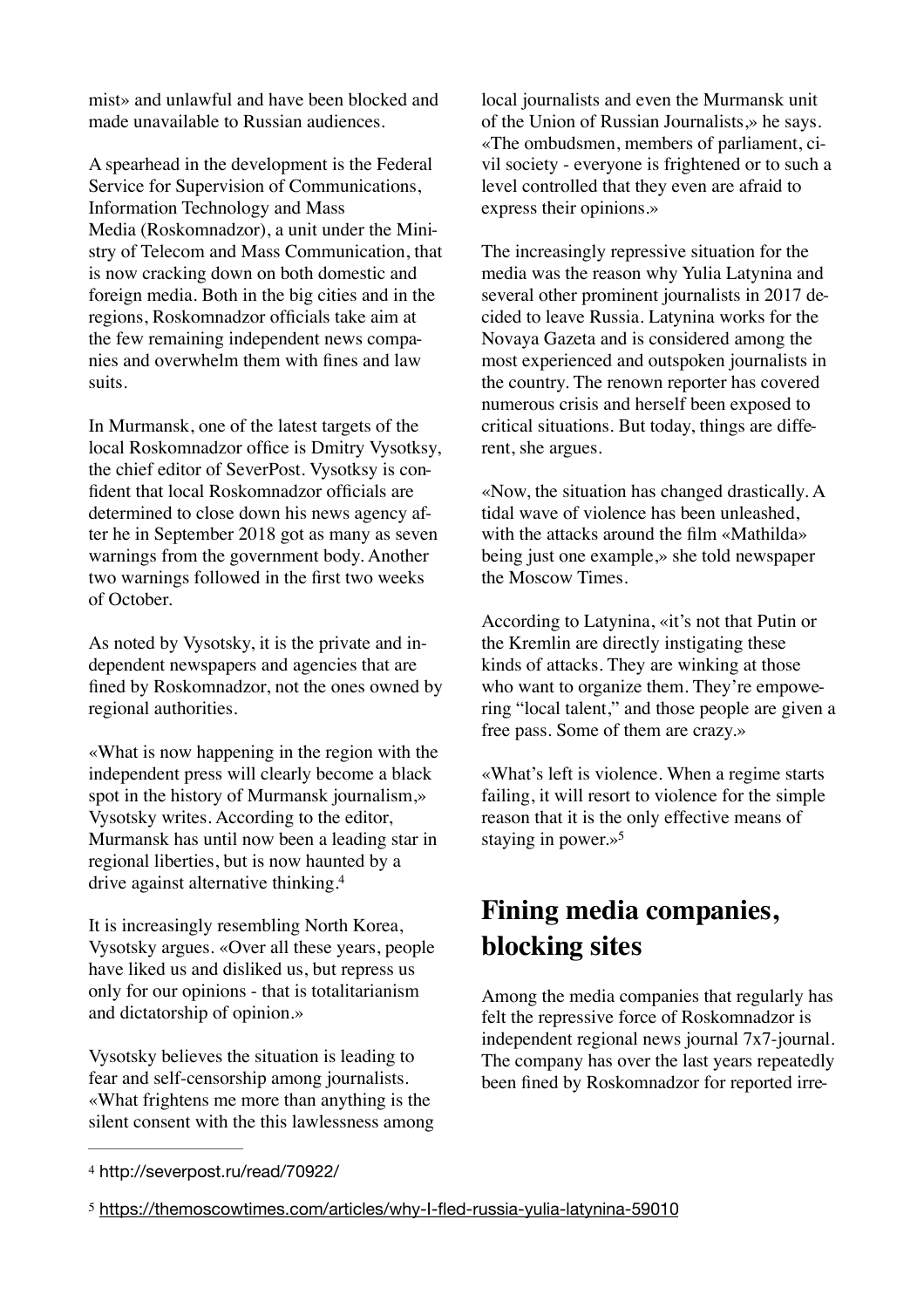gularities. Most of the fines have been minor and the company capable of bearing the costs.

However, in August 2018, the level of punishment reached a new proportion, when the company was given a 840,000 ruble ( $\in$ 11.200) fine for the publishing of a blog post that included an interview with Mikhail Svetov, a leading member of the Russian Libertarian Party. According to the state media watchdog, the news journal «propagated illegal drug use» when it published the video interview with Svetov.

Company director Pavel Andreev and the 7x7 said the decision was «an act of censorship» and sent an appeal to the local city court of Syktyvkar, Komi Republic. According to the publisher, the Roskomnadzor was «trying to close a news outlet that provides an arena of speech for people with different opinions»[.6](#page-6-0)

<span id="page-6-6"></span>The loss in court forced the small media company to pay the fine, one of the biggest ever issued by Roskomnadzor.

Not many weeks afterwards followed another record-beating fine, when newspaper Novoye Vremya (New Times) was given a 22 million rubles (€294.000) fine. Roskomnadzor said the newspaper had failed to accurately submit its financial results[.7](#page-6-1)

<span id="page-6-7"></span>The positive part of the story is that both companies quickly managed to pay their fines with help of crowd funding.

The media and internet sites that refuse to obey with the requests of Roskomnadzor face blocking. By January 2018, the number of websites and web pages blocked by Roskomnadzor totalled more than 330 thousand[.8](#page-6-2)

<span id="page-6-8"></span>In December 2018, the media regulators blocked one of the websites of Aleksey Navalny and earlier the same year the MBK Today, a news site supported by Mikhail Khodorkovsky, wasalso blocked.<sup>[9](#page-6-3)</sup> The latter reopened in late 2018.

<span id="page-6-9"></span>According to human rights group Agora, there were recorded as many as 662,842 cases of internet censorship faced by Russian users in 2018. That is almost a six-fold increase from 2017. Censorship expanded from 26 to 41 Russian regions last year, the NGO said[.10](#page-6-4)

<span id="page-6-10"></span>It is the independent media that are repeatedly cracked down on by Roskomnadzor. The Russian state media goes free despite serious violations of basic ethical journalistic principles. Symptomatically, online publication InoSMI, a media run by Rossiya Segodnya, got no reaction from Roskomnadzor when a reader in a comment suggested that Russian agents hunt down Barents Observer Editor Thomas Nilsen and give him a «cup of tea with polonium»[.11](#page-6-5)

<span id="page-6-11"></span>Lately, media control agency has caught growing interest also in foreign media. On 10th of January 2019, Roskomnadzor issued an announcement to the BBC that it was launching an inspection into the British broadcaster's activities in Russia.

<span id="page-6-0"></span>[<sup>6</sup>](#page-6-6) [https://thebarentsobserver.com/en/civil-society-and-media/2018/08/will-only-make-us-stronger](https://thebarentsobserver.com/en/civil-society-and-media/2018/08/will-only-make-us-stronger-say-publisher-after-clampdown-independent)[say-publisher-after-clampdown-independent](https://thebarentsobserver.com/en/civil-society-and-media/2018/08/will-only-make-us-stronger-say-publisher-after-clampdown-independent)

<span id="page-6-1"></span>[<sup>7</sup>](#page-6-7) https://www.novayagazeta.ru/articles/2018/10/27/78373-likvidatsionnye-shtrafy

<span id="page-6-2"></span>[<sup>8</sup>](#page-6-8) https://reestr.rublacklist.net/

<span id="page-6-3"></span>[<sup>9</sup>](#page-6-9) https://mbk.news/news/zablokiroval/

<span id="page-6-4"></span>[<sup>10</sup>](#page-6-10) [https://agora.legal/news/2019.02.05/Doklad-Agory-662-842-fakta-ogranicheniya-svobody-in](https://agora.legal/news/2019.02.05/Doklad-Agory-662-842-fakta-ogranicheniya-svobody-interneta-zafiksirovany/883)[terneta-zafiksirovany/883](https://agora.legal/news/2019.02.05/Doklad-Agory-662-842-fakta-ogranicheniya-svobody-interneta-zafiksirovany/883)

<span id="page-6-5"></span>[<sup>11</sup>](#page-6-11) https://inosmi.ru/social/20170618/239612156.html#comments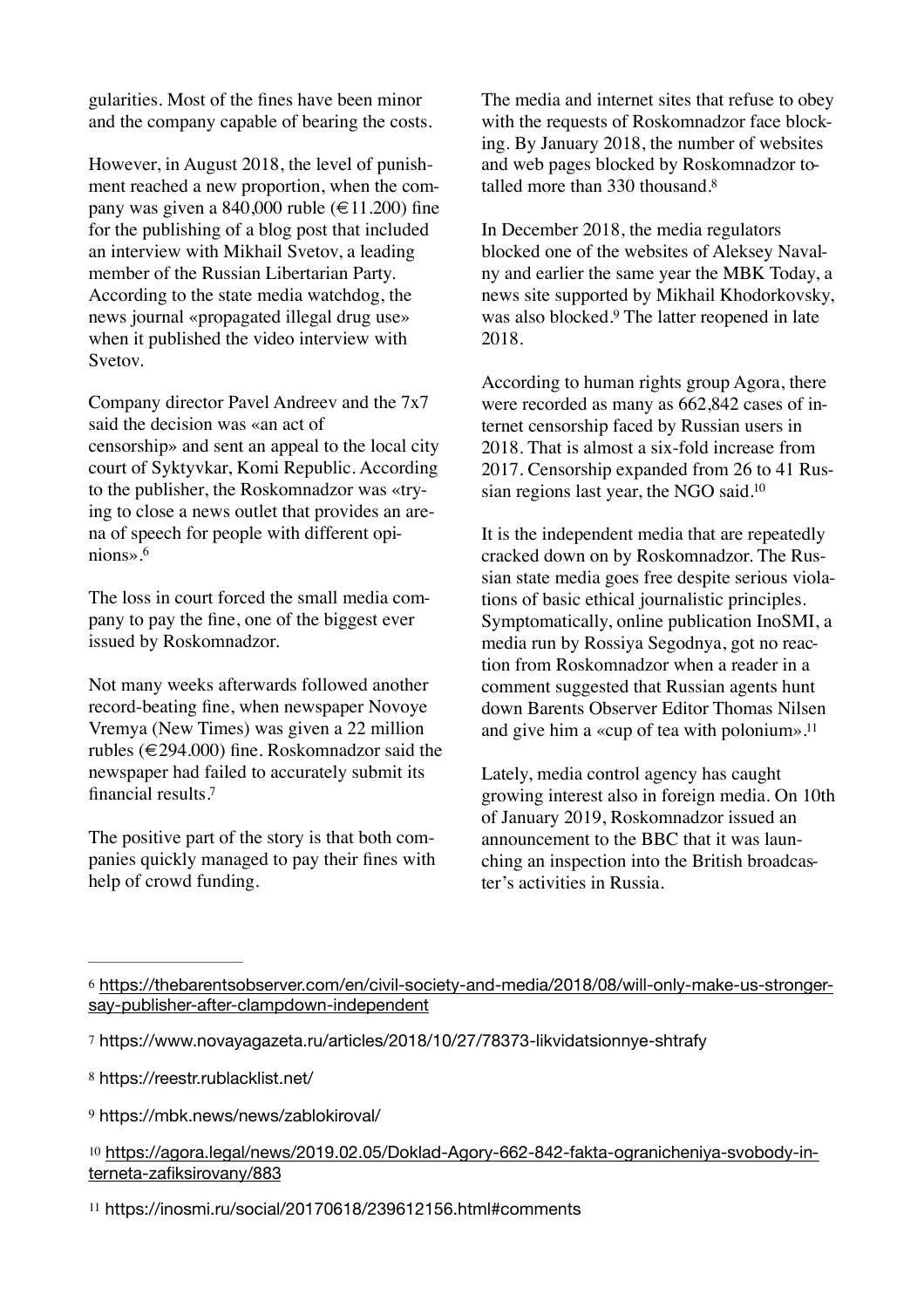According to the state agency, the BBC Russian services might have violated Russian law with its coverage of the war in Syria. The media company has broadcasted «the ideological positions of international terrorist organisations», the statement reads[.12](#page-7-0)

Roskomnadzor has also engaged in a fight with Google. In November 2018, the agency fined Google after it had refused to comply with a legal requirement to remove certain entries from its search results.

Similar pressure was launched against Facebook and Twitter. In early 2019, Google reportedly started to remove certain entries from its search results in Russia, and by February had deleted around 70 percent of the websites blacklisted by the authorities.<sup>13</sup>

# **Roskomnadzor against the Barents Observer**

On the 28th January 2019, the turn came to the Barents Observer. The small independent newspaper based in Kirkenes, Norway, had earlier that same month published an interview with Dan Eriksson, a Sámi man from northern Sweden.

Eriksson had for years struggled to overcome taboo and prejudice connected with his homosexuality. He was deeply depressed and twice tried to take his own life. According to Roskomnazor, the story included «prescriptions how to commit suicide».

The state agency argued that the story propagates suicide and that it is in conflict with Russian Federal Law «On Information, Information Technologies and Information Protection».

<span id="page-7-4"></span>The article had originally been published by Swedish newspaper Arjeplognytt. It was translated to both English and Russian and re-published by the Barents Observer as part of Eyes On Barents, a media cooperation project supported by the Nordic Council of Ministers.

The Barents Observer was given 24 hours to un-publish the story, but refused to comply.

<span id="page-7-5"></span>Editor Thomas Nilsen made clear that it was out of question to un-publish. «This is an important story to tell. It is the media's role to tell stories about people whose voices are suppressed or not recognized. This is a story about a brave man. We are proud to republish the interview by Arjeplognytt,» he underlined

<span id="page-7-6"></span>On 19th February the newspaper became blocked on Russian territory[.14](#page-7-2)

## **Mobilising the trolls**

«Block this newspaper to hell,» says Vitaly Milonov. He is Member of the State Duma, Russia's lower house of parliament, and known for his hardline stance on liberals and independentminded groups.

<span id="page-7-7"></span>In an interview with the Federal News Agency, Milonov lashed out against the small Englishand Russian-language newspaper, saying that it represents «degeneration and decay» and that «its ideology and its clients is based on people with queer psyche.[»15](#page-7-3)

<span id="page-7-2"></span>[14](#page-7-6) [https://thebarentsobserver.com/en/civil-society-and-media/2019/02/barents-observer-now](https://thebarentsobserver.com/en/civil-society-and-media/2019/02/barents-observer-now-blocked-russia)[blocked-russia](https://thebarentsobserver.com/en/civil-society-and-media/2019/02/barents-observer-now-blocked-russia)

<span id="page-7-3"></span>[15](#page-7-7) [https://riafan.ru/1150406-tut-ne-nado-stesnyatsya-milonov-posovetoval-rkn-kak-reagirovat-na](https://riafan.ru/1150406-tut-ne-nado-stesnyatsya-milonov-posovetoval-rkn-kak-reagirovat-na-gei-propagandu-norvezhskogo-izdaniya?utm_source=yxnews&utm_medium=desktop)[gei-propagandu-norvezhskogo-izdaniya?utm\\_source=yxnews&utm\\_medium=desktop](https://riafan.ru/1150406-tut-ne-nado-stesnyatsya-milonov-posovetoval-rkn-kak-reagirovat-na-gei-propagandu-norvezhskogo-izdaniya?utm_source=yxnews&utm_medium=desktop)

<span id="page-7-0"></span>[<sup>12</sup>](#page-7-4) <https://rkn.gov.ru/news/rsoc/news64684.htm>

<span id="page-7-1"></span>[<sup>13</sup>](#page-7-5) https://www.rbc.ru/rbcfreenews/5c5befcc9a794796feed9aa7?utm\_source=yxnews&utm\_medium=desktop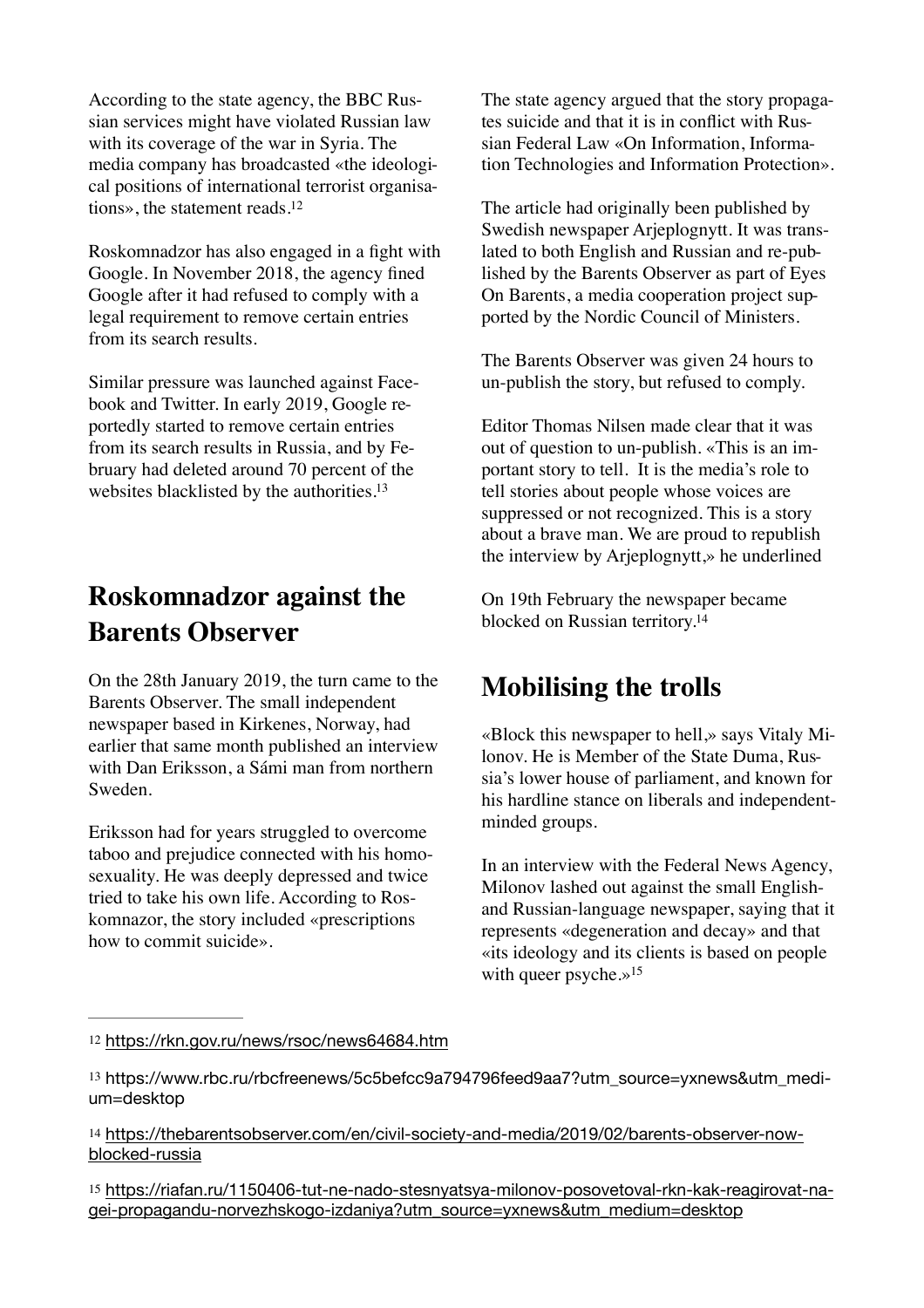According to Milonov, who is also a member of the parliament's Foreign Affairs Committee, the Barents Observer must not only be blocked in Russia. In addition, also diplomatic measures should be taken.

«We must send them a note of protest, call in the ambassador of Norway and say: what you are doing can affect our relations, if you continue to produce this kind of materials for Russians in the Russian language.»

The attack against the Barents Observer by Milonov and his associates came just few days after Roskomnadzor had issued a warning against the small Norwegian newspaper.

The attack against the Barents Observer made headlines all over Scandinavia and leading Russian newspapers, among them Vedomosti, Novaya Gazeta, Interfax, Dozhd and MediaZona, reported on the case.

On the other end, several hardline Russian media resources soon engaged in a campaign aimed at undermining the Norwegian media company. In the frontline of that campaign was the Federal News Agency, a news resource associated with Yevgeny Prigozhin, the controversial Russian businessman believed to be a friend of President Vladimir Putin.

The Federal News Agency owns several more news resources, among them the Politika Segodnya, Ekonomia Segodnya and Narodnye Novosti, and also these resources published defaming stories about the Barents Observer.[16](#page-8-0)

In an interview with Politika Segodnya on 12 February, Aleksandr Malkevich, leader of Russia's Public Chamber on information, media and mass communications, said that «it is time to set an example» against the Barents Observer[.17](#page-8-1)

<span id="page-8-5"></span>«We need one striking show of corporate punishment,» he underlined. «And if that will not be enough, then we will need to whip them two or three times,» he continued.

«We have to do it as tough as possible within the frames of our legislation, with the maximum level of demonstration and publicity.»

Interestingly, Malkevich is not only a representative of the Public Chamber, but also editor of news site USA Really, an initiative reportedly associated with that same Federal News Agency. In late December 2018, Malkevich was put on the US sanction list for attempts to interfere in elections.

According to RBC, the Federal News Agency and its subsidiaries all started up on the same address as the so-called Troll Factory in St.Petersburg. «From the Troll Factory has grown a Media Factory,» the RBC reported in 2017[.18](#page-8-2)

<span id="page-8-6"></span>In a major investigative story, the RBC reveals how a comprehensive network of dubious news media has been built up around the «troll factory» in St.Petersburg. The holding includes as many as 16 online information resources, nine of them registered as news media, and they all have common leadership structures, and probable also the same investor, RBC reports[.19](#page-8-3)

<span id="page-8-7"></span>The holding is reported to have as many as 36 million readers per month.

<span id="page-8-4"></span>The owner of the news resource, Mr Prigozhin, is also believed to be associated with the socalled Wagner Group, the quasi-independent

- <span id="page-8-2"></span>[18](#page-8-6) https://www.rbc.ru/magazine/2017/04/58d106b09a794710fa8934ac
- <span id="page-8-3"></span>[19](#page-8-7) <https://www.rbc.ru/magazine/2017/04/58d106b09a794710fa8934ac>

<span id="page-8-0"></span>[<sup>16</sup>](#page-8-4) [https://nation-news.ru/431367-zablokirovat-k-chertyam-sobachim-milonov-o-situacii-so-skan](https://nation-news.ru/431367-zablokirovat-k-chertyam-sobachim-milonov-o-situacii-so-skandalnoi-statei-russkoyazychnogo-norvezhskogo-resursa-k-kotoroi-est-voprosy-u-rkn?utm_source=yxnews&utm_medium=desktop)[dalnoi-statei-russkoyazychnogo-norvezhskogo-resursa-k-kotoroi-est-voprosy-u-rkn?ut](https://nation-news.ru/431367-zablokirovat-k-chertyam-sobachim-milonov-o-situacii-so-skandalnoi-statei-russkoyazychnogo-norvezhskogo-resursa-k-kotoroi-est-voprosy-u-rkn?utm_source=yxnews&utm_medium=desktop)[m\\_source=yxnews&utm\\_medium=desktop](https://nation-news.ru/431367-zablokirovat-k-chertyam-sobachim-milonov-o-situacii-so-skandalnoi-statei-russkoyazychnogo-norvezhskogo-resursa-k-kotoroi-est-voprosy-u-rkn?utm_source=yxnews&utm_medium=desktop)

<span id="page-8-1"></span>[<sup>17</sup>](#page-8-5) https://polit.info/442267-malkevich-posovetoval-vyporot-norvezhskoe-smi-napisavshee-ogeya-samoubiice?utm\_source=yxnews&utm\_medium=desktop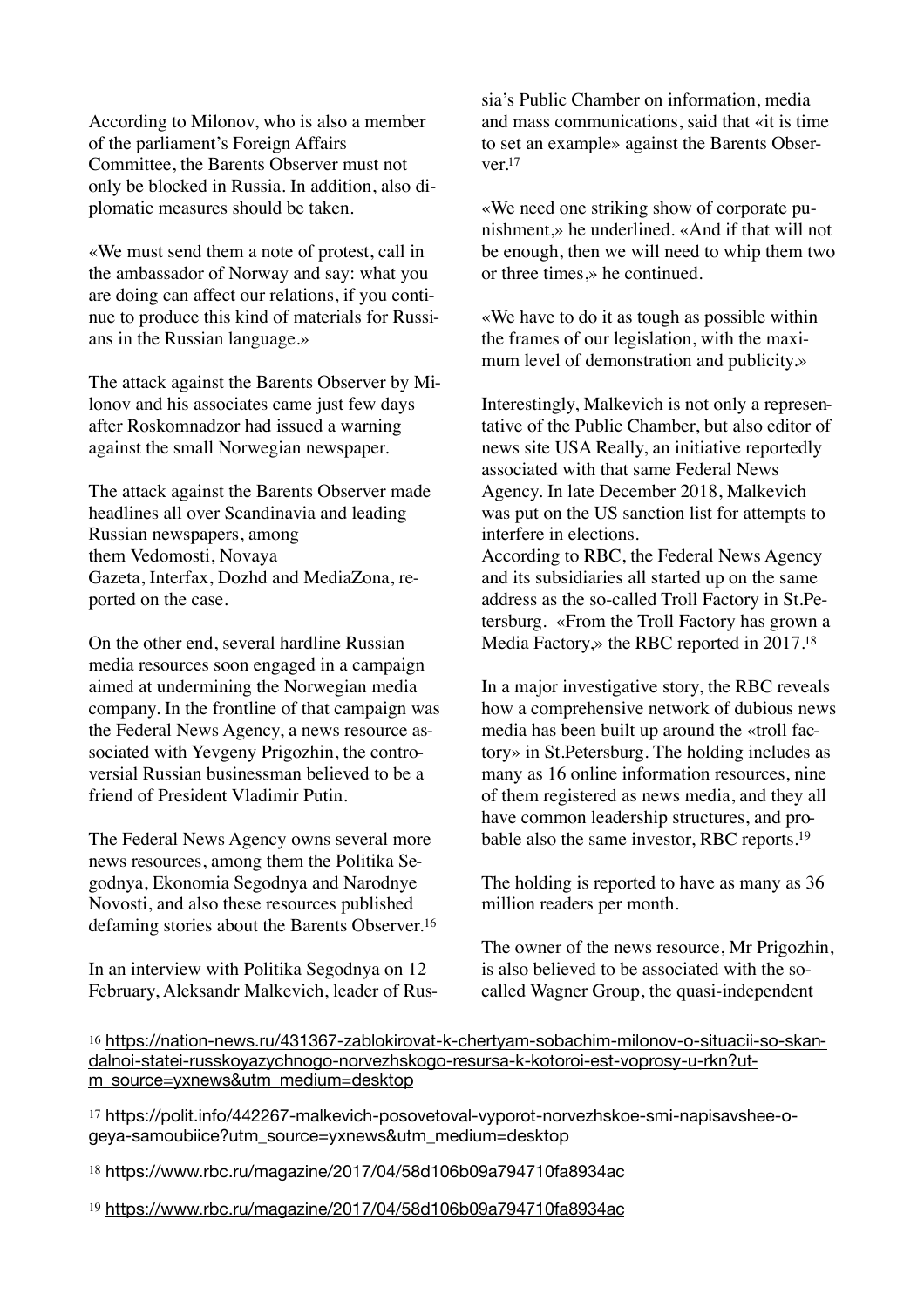<span id="page-9-3"></span>military group that has engaged in a series of dubious operations in international conflict areas[.20](#page-9-0)

## **«Scandinavia is next»**

The blocking of the Barents Observer in Russia, as well as the slandering in media outlets, can be seen as a concerted effort by Roskomnadzor and the media resources of the Federal News Agency.

Part of that picture is Vitaly Milonov and other powerful representatives of the Russian establishment. In his interview with the Federal News Agency, Milonov makes clear that Scandinavia should be a priority for upcoming Russian media initiatives abroad.

«Russia must respond to the expansion of immorality and promote its ideology in the West.» the State Duma representative says.

«Here is no reason for hesitation, yes - we are present in certain countries, but this presence is insignificant. For us, it is important not only with the USA and the UK, but also other countries, among them Scandinavia where alternative voices are hard to hear.»

According to Milonov, state news agency Sputnik should now be given a stronger role in the Nordic region.

«Let them [Sputnik] unfold an information campaign and we must help them the best way we can.»

## **Concerted attack**

It is not the first time that the Barents Observer is under attack from Russian authorities. Already in 2014, Mikhail Noskov, then Russia's General Consul in Kirkenes, Norway, unlashed a harsh tirade against the newspaper after it had published an article that warned against possible consequences for international cooperation in the North following Russia's annexation of the Crimea.[21](#page-9-1)

<span id="page-9-4"></span>Only a year later, the newspaper ended up in bitter conflict with the Norwegian Barents Secretariat, the newspaper's host organisation, as the latter refused to grant it free editorial rights. «We must make sure that they do not write anything that can harm cross-border cooperation,» owner representative, now Member of Parliament, Runar Sjåstad said[.22](#page-9-2)

<span id="page-9-5"></span>The editorial staff subsequently took the newspaper out of the Secretariat and rebranded it as the Independent Barents Observer.

Then, in 2016, Barents Observer Editor Thomas Nilsen was put on Russia's so-called stop list of undesired Norwegian individuals in Russia. According to the FSB, Nilsen is considered a «threat to Russian national security».

The FSB refused to give Nilsen any further explanation, and the editor subsequently took the security service to court. After four rounds in Russian courts he took his case to the Russian Supreme Court.

Following his loss in the highest Russian court in May 2018, Nilsen made clear that we would

<span id="page-9-0"></span>[<sup>20</sup>](#page-9-3) https://www.bbc.com/news/amp/world-europe-43167697

<span id="page-9-2"></span><span id="page-9-1"></span>[<sup>21</sup>](#page-9-4) [https://thebarentsobserver.com/sites/default/files/barents\\_observer\\_-](https://thebarentsobserver.com/sites/default/files/barents_observer_-_prosessen_pdf_format_1.pdf) [\\_prosessen\\_pdf\\_format\\_1.pdf](https://thebarentsobserver.com/sites/default/files/barents_observer_-_prosessen_pdf_format_1.pdf)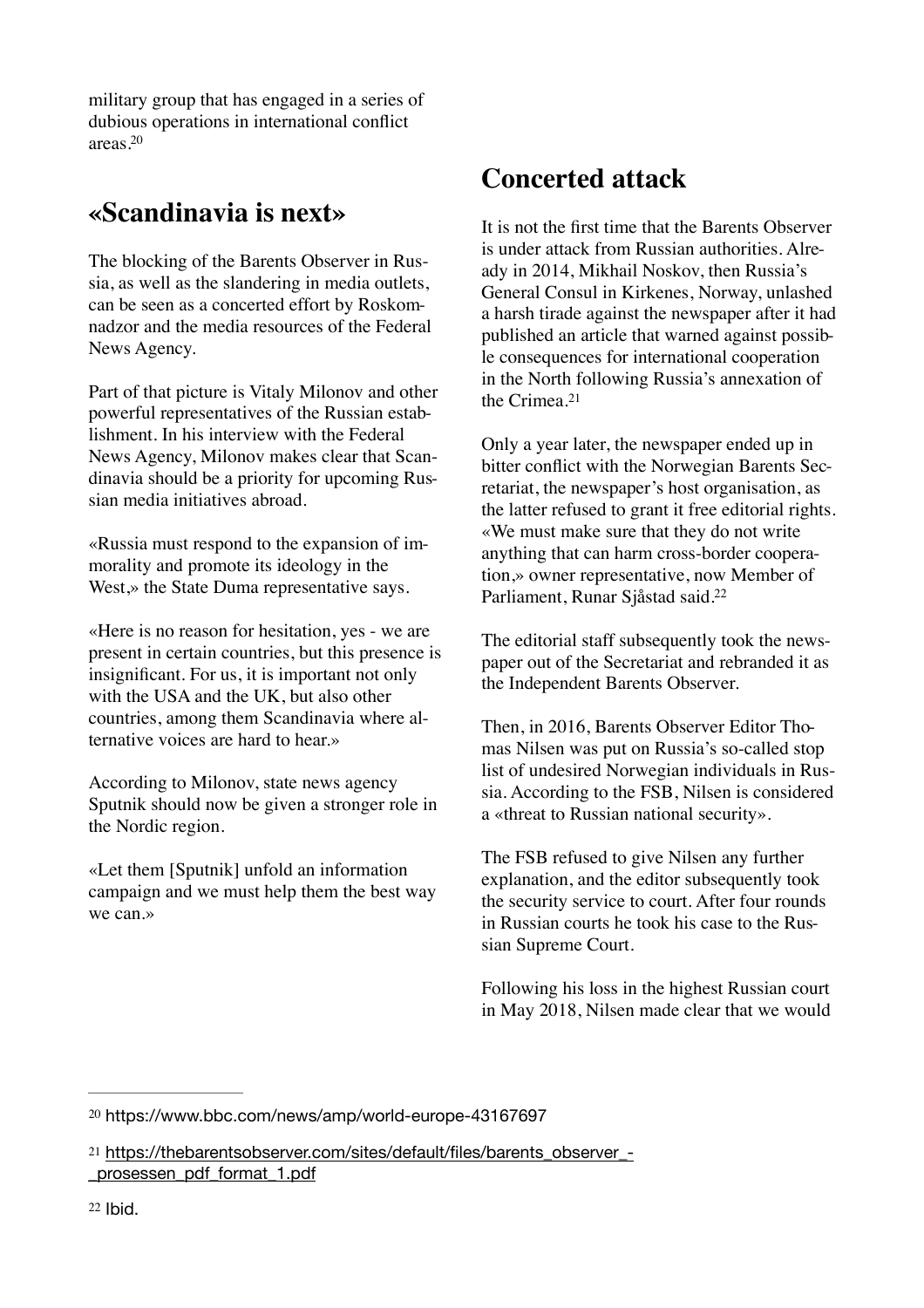<span id="page-10-4"></span>take the case to the European Court of Human Rights[.23](#page-10-0)

Nilsen demands that his expulsion from Russia by the FSB is declared illegal and the decision reversed.

«Journalism is no threat to any country's national security, on the contrary - it is a means that makes sure that the right questions are asked to people in powerful positions, and that they must face responsibility for their actions,» Nilsen said in a comment.

The FSB is afraid of free journalist investigations about its own dark sides, the editor argues.

«Over the years, I have written many stories about the way Russian citizens have been harassed and suppressed by the FSB, and this is a job of the media.»

«Of course, the FSB wants to stop the work of the Barents Observer,» he underlines.

The Norwegian newspaper has over the last years significantly enhanced its visibility in Russia. Several of Russia's leading newspaper have increasingly used the Norwegian news maker as source of information for stories about Arctic developments and a Yandex News search gives more than 1,300 references to the Norwegian publication.

<span id="page-10-5"></span>Negative stories are part of the picture. An article in Vecherny Murmansk, a newspaper owned by Murmansk city authorities, accused the Barents Observer for being «a pro-Nato publication» $24$ , and SM-News, a new media with resemblance to the media factory of Prigozhin, said it is «a propaganda machine», whose stories periodically are quoted by «the so-called

<span id="page-10-6"></span>free Russian press» that is «dependent of opposition movements and foreign grants.[»25](#page-10-2)

### **Information war**

For the Kremlin, the state media are instruments of top strategic importance, both in domestic and foreign policy, and big resources are invested in their development.

Margarita Simonyan is Chief Editor of Russia Today, the government-funded international television network that since 2005 has delivered official Russian positions to global audiences.

The state media are no less important than the Ministry of Defence, Simonyan argues. And like the Defence Ministry, the state media are ready for war, she told newspaper Kommersant in 2012[.26](#page-10-3)

<span id="page-10-7"></span>«Now we are not fighting with anyone, but in 2008 we were fighting. The Ministry of Defence was fighting with Georgia and we were the ones that fought the information war, we were fighting with the whole Western world,» she underlined.

In addition to her editorial responsibilities for RT (Russia Today), Simonyan is also Chief Editor of Rossiya Segodnya, the media house managed by Dmitry Kiselyov. That includes also Sputnik, the state news agency and radio broadcaster that delivers news services in more than 40 languages.

According to Simonyan, the RT is popular among people that are «tired of mainstream.» The channel has had major success among

<span id="page-10-2"></span> $25$ 

<https://sm-news.ru/news/analitika/norvezhskaya-propagandistskaya-mashina-v-deystvii-/>

<span id="page-10-3"></span>[26](#page-10-7) <https://www.kommersant.ru/doc/1911336>

<span id="page-10-0"></span>[<sup>23</sup>](#page-10-4) [https://thebarentsobserver.com/en/2018/05/supreme-court-sides-fsb-says-barents-observer](https://thebarentsobserver.com/en/2018/05/supreme-court-sides-fsb-says-barents-observer-editor-poses-threat-russias-national-security)[editor-poses-threat-russias-national-security](https://thebarentsobserver.com/en/2018/05/supreme-court-sides-fsb-says-barents-observer-editor-poses-threat-russias-national-security)

<span id="page-10-1"></span>[<sup>24</sup>](#page-10-5) <https://vmnews.ru/gorod/2018/04/13/gnezdo-internet-utok>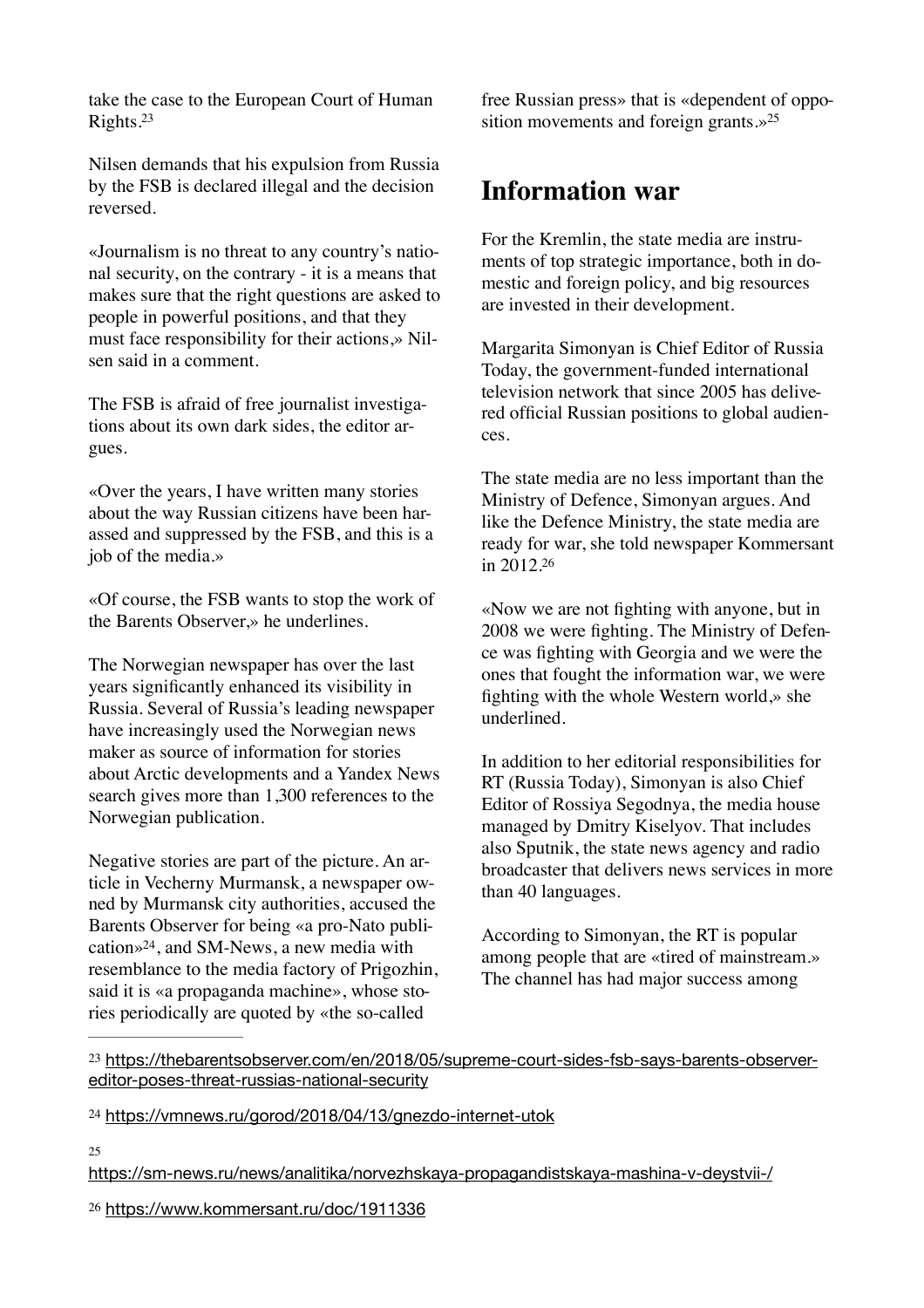young people, as well as among wealthy people, she underlined in 2012.

At the same time, the chief editor admits that her channel has zero objectivity. There is no divide between state objectives and journalistic objectivity, she told Kommersant.

«Well, what kind of objectivity - where is it? When Russia is fighting we are of course fighting on the side of Russia.»

## **An issue of national security**

It is the West, and first of all the USA, that is the main target of RT, Sputnik and the other state-sponsored international media initiatives. And they have the full backing of the Kremlin.

When RT in 2017 came under pressure from U.S authorities to register at the U.S Foreign Agent Registration Act (FARA), it soon became a top issue in a meeting in the Russian Security Council, the country's top national security body.<sup>27</sup>

<span id="page-11-5"></span>Over the last years, the media has increasingly stood in the frontline of the aggravating diplomatic disputes between Russia and the U.S.

Maria Zakharova, the top press spokeswoman for the Russian Ministry of Foreign Affairs, in 2017 and 2018 used practically all her weekly press conferences to hit against the western media and its journalists.

«We are taking about a deliberate policy of pressure against Russian mass media», she said in September 2017. «Journalists are not getting accreditation, they are expelled and detained and the main reason reported is accusations of propaganda and even threats against national security.[»28](#page-11-1)

<span id="page-11-7"></span><span id="page-11-6"></span>Zakharova also accused US secret services of trying to recruit Russian journalists[.29](#page-11-2)

Following the foreign agent registration of RT and Sputnik in the USA, Russia with unprecedented speed adopted new legislation that aimed at U.S media channels like the Voice of America and Radio Free Europe. Few weeks later, the legislators adopted another bill that placed additional pressure on Russian media companies and individuals who receive money from abroad. That includes also bloggers and freelancers[.30](#page-11-3)

<span id="page-11-8"></span>According to the bill that was overwhelmingly approved by the MPs in a first reading, both private persons and media organizations that distribute foreign media contents and get money from abroad can be stamped «foreign agents»[.31](#page-11-4)

<span id="page-11-9"></span>The new laws are another blow to international cross-border journalism cooperation.

Moscow says the new laws are responses to action taken by Washington. But the fear for the free and independent media appears to be the underlying motivation.

In a report on Protection of State Sovereignty and Prevention of Interference in Internal Affairs, published in 2018 by the Russian Federation Council, the western media and NGOs are

<span id="page-11-2"></span> $29$ 

[http://www.mid.ru/ru/press\\_service/spokesman/briefings/-/asset\\_publisher/D2wHaWMCU6Od/](http://www.mid.ru/ru/press_service/spokesman/briefings/-/asset_publisher/D2wHaWMCU6Od/content/id/2979640%2327) [content/id/2979640#27](http://www.mid.ru/ru/press_service/spokesman/briefings/-/asset_publisher/D2wHaWMCU6Od/content/id/2979640%2327)

<span id="page-11-3"></span>[30](#page-11-8) [https://thebarentsobserver.com/en/civil-society-and-media/2018/01/moscow-makes-new](https://thebarentsobserver.com/en/civil-society-and-media/2018/01/moscow-makes-new-punch-against-west-and-its-media)[punch-against-west-and-its-media](https://thebarentsobserver.com/en/civil-society-and-media/2018/01/moscow-makes-new-punch-against-west-and-its-media)

<span id="page-11-4"></span>[31](#page-11-9) http://sozd.duma.gov.ru/bill/345523-7

<span id="page-11-0"></span>[<sup>27</sup>](#page-11-5) <http://www.kremlin.ru/events/president/news/55732>

<span id="page-11-1"></span>[<sup>28</sup>](#page-11-6) [http://www.mid.ru/ru/press\\_service/spokesman/briefings/-/asset\\_publisher/D2wHaWMCU6Od/](http://www.mid.ru/ru/press_service/spokesman/briefings/-/asset_publisher/D2wHaWMCU6Od/content/id/2856885%2331) [content/id/2856885#31](http://www.mid.ru/ru/press_service/spokesman/briefings/-/asset_publisher/D2wHaWMCU6Od/content/id/2856885%2331)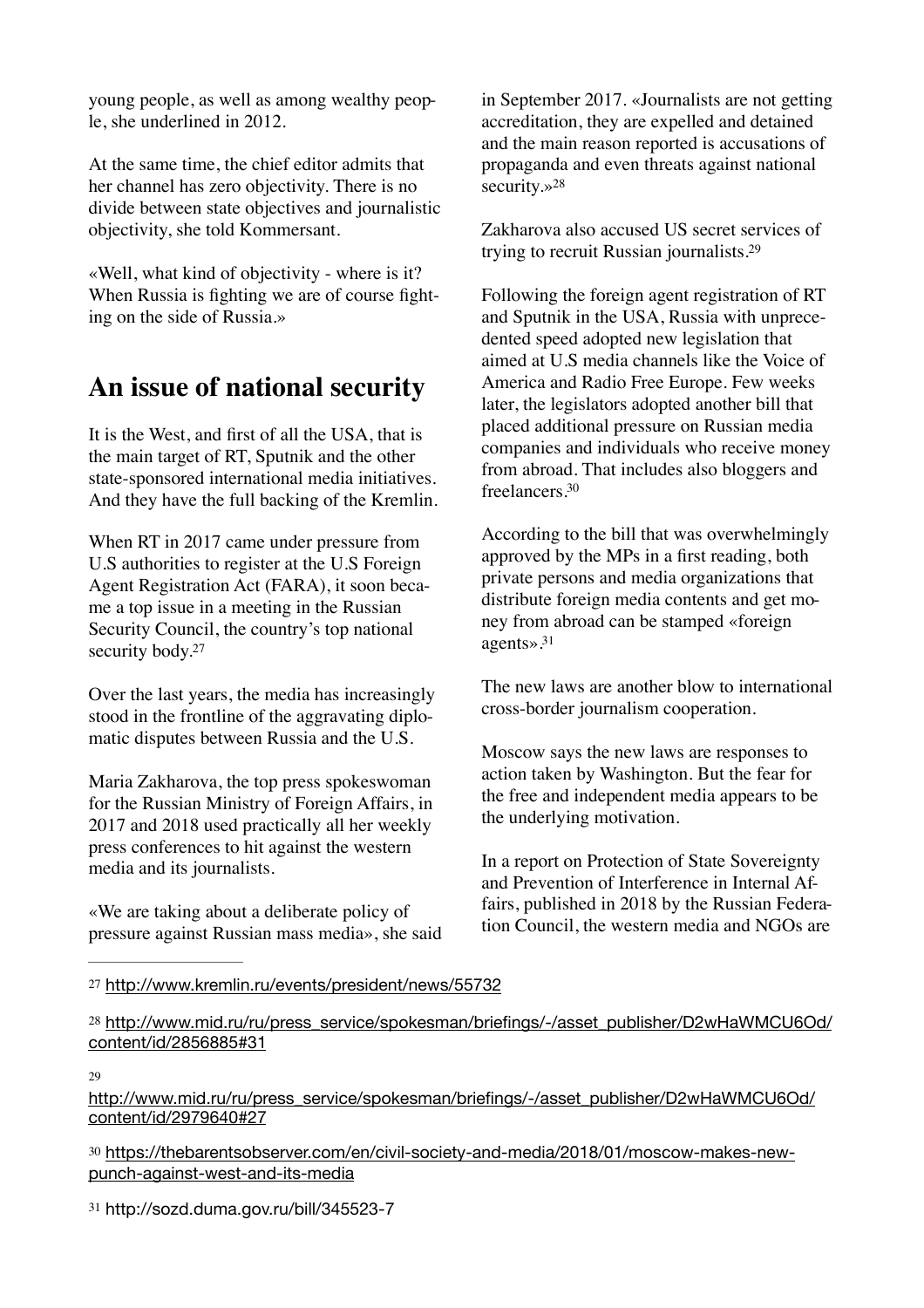presented as key threats to Russian national security.

The committee states that «anti-Russian prowestern forces and their propagandists and agitators have from the late 1980s intruded the domestic information-cultural space» and that media from the U.S. and also other Nato countries have played key roles.

Western media contents delivered in the Russian language are a key part of the problem, the reports concludes. According to the parliament committee, western countries actively engage in production of «direct and targeted propaganda in Russian and the other languages used in the Russian Federation.»

<span id="page-12-4"></span>Furthermore, the West also assert direct and indirect influence on Russian media, journalists, bloggers «by means of propagandist campaigns.[»32](#page-12-0)

#### **More positive news, please**

In November 2018, Timofey Surovtsev traveled from Moscow to Murmansk and from there further to Kirkenes, the Norwegian town located only few kilometers from the Russian border.

Surovtsev is leader of the newly established Eco-Press, a Russian association for ecological journalists. Among his travel companions were representatives from partner media Komsomolskaya Pravda, Moskovsky Komsomolets and news agency Regnum[.33](#page-12-1)

<span id="page-12-5"></span>The mission of Surovtsev and his new association was clear; there is a need for the building of new and more powerful propaganda tools that can influence the media situation in the

North. And that includes both the Russian and Nordic sides of the border.

The situation is most serious in the field of environmental journalism and the Barents region is an area of special concern, he made clear in his address delivered in Kirkenes.

«Russia needs to create popular and credible media resources abroad, primarily in the Barents region, where foreign media are already successfully operating in Russia,» Surovtsev underlined.

«We urgently need powerful propaganda resources that will aggregate information of the regional mass-media, Russian environmentalists and transfer this information on the international level,» he added[.34](#page-12-2)

<span id="page-12-6"></span>In the room was a sparse number of people, most of them representatives of the association's partner media in Moscow.

According to the Eco-Press leader, the Norwegian press is not sufficiently objective. «We talk about Norway as if it does not have any problems and I know it is not true. When I read your [Norwegian] newspapers I can't find information about Norway's problems. But about our [Russian] problems you write regularly.»

<span id="page-12-7"></span>Among the initiators of the Eco-Press is the Russian Union of Journalists[.](#page-12-3)<sup>[35](#page-12-3)</sup> Leader of the Union, Vladimir Solovyov, is himself passionate about the need for more good news about the Arctic.

There is too much negative news about Russia and developments in the North, Solovyov made clear as he in late December 2018 spoke

<span id="page-12-3"></span>[35](#page-12-7) http://ruj.ru/news/monitoring-media/soyuz-zhurnadistov-rossii-stal-odnim-iz-initsiatorov-sozdaniya-obedineniya-eko-press/?sphrase\_id=23280

<span id="page-12-0"></span>[<sup>32</sup>](#page-12-4) <http://council.gov.ru/media/files/G6hNGZ3VbQNiMdZki1BKbrsrvuRxPwim.pdf>

<span id="page-12-1"></span>[<sup>33</sup>](#page-12-5) http://www.eco-pressa.ru/index.php/partnery

<span id="page-12-2"></span>[<sup>34</sup>](#page-12-6) [https://thebarentsobserver.com/en/civil-society-and-media/2018/11/powerful-propaganda](https://thebarentsobserver.com/en/civil-society-and-media/2018/11/powerful-propaganda-resources-needed-balance-barents-journalism)[resources-needed-balance-barents-journalism](https://thebarentsobserver.com/en/civil-society-and-media/2018/11/powerful-propaganda-resources-needed-balance-barents-journalism)